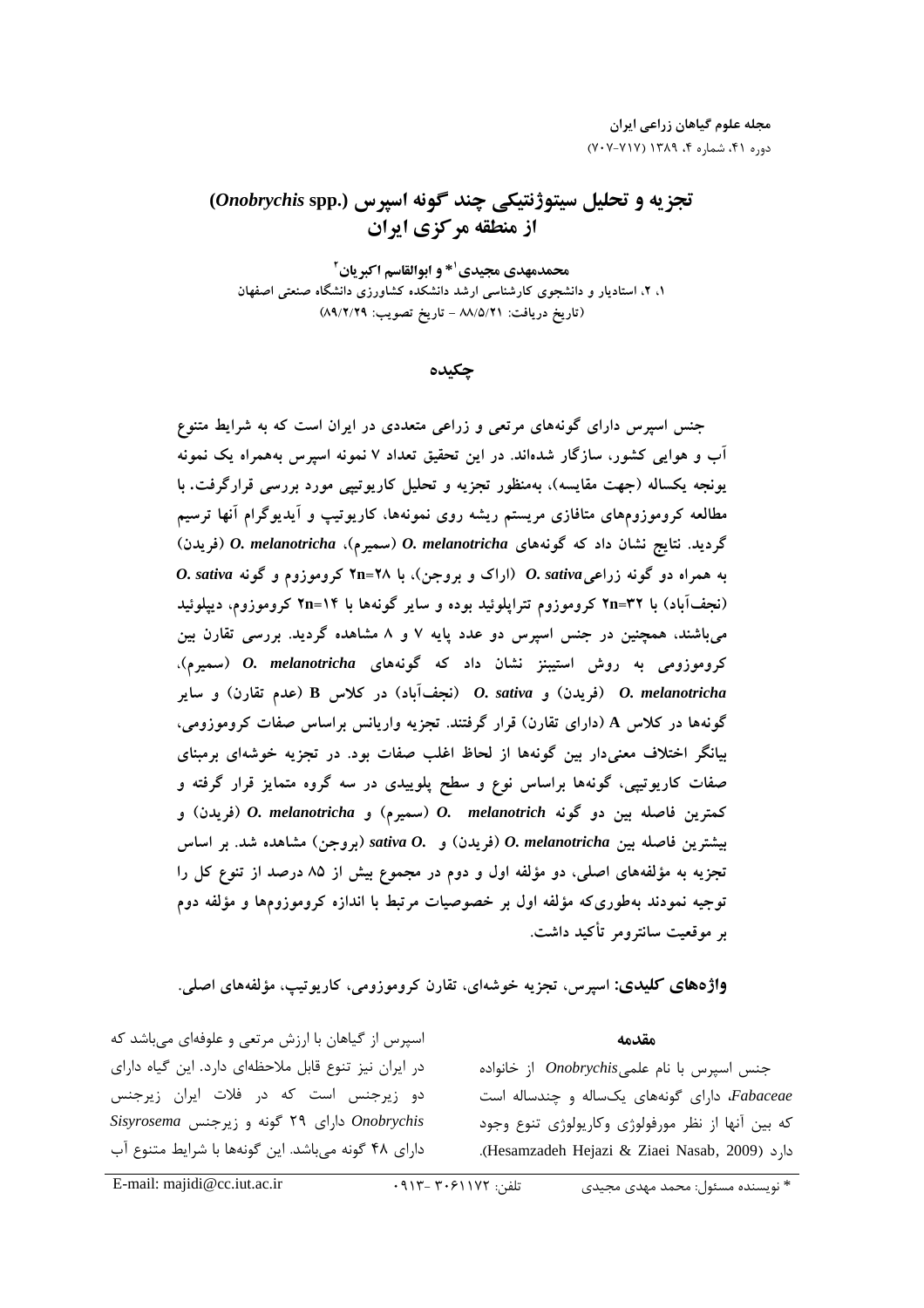و هوایی ایران، سازگار شده و از ذخایر ارزشمند ژنتیکی در تحقيقات بهنژادي محسوب مي شوند(Karimi, 1997). بیشتر گونههای جنس اسپرس در نواحی شمال غربی آسیا از جمله در دو کشور ایران و ترکیه گسترش یافته است که این نواحی را بهعنوان مرکز اصلی تنوع ژنتیکی اين جنس معرفي مي كنند (Irfan et al., 2007). اسپرس از نظر تولید علوفه زراعی و مرتعی در کشور ما حائز اهميت مي باشد، اين گياه اولين لگوم دائمي است که در بهار شروع به رشد مجدد میکند و بهطورکلی رشد آن در اوائل بهار و اواخر پاییز بیشتر از یونجه است، از این رو کشت اسپرس در مناطق سرد کاربرد بیشتری دارد (Omidi, 1988). این گیاه از لحاظ زراعی دارای ویژگیهای با ارزشی از جمله داشتن ریشه اصلی عمیق میباشد که مقاومت بسیار زیادی به خشکی در گیاه ایجاد میکند و در بهبود حاصلخیزی خاک نیز تأثیر بسزايي دارد (Elena, 2006).

مطالعه کاریوتیپ گونههای مختلف از گامهای نخستین، اما اساسی در تحقیقات سیتوژنتیک به شمار می آید که به منظور طبقهبندی گیاهان، تأیید دادههای سیستماتیک و کمک به حل مشکلات تاکسونومی كلاسيك از اوايل قرن گذشته مطرح و بهتدريج به اهمیت آنها پی برده شد، بهطوری که بعدها برای تعیین روابط خویشاوندی بین گونههای یک جنس نه تنها تعداد كروموزومها بلكه اطلاعاتي نظير اندازه، مورفولوژي، محل سانترومر و رفتارکروموزومها نیز مورد بررسی قرار (Hatami & Nasirzadeh, 2008; Stebbins, حَ فت (1971. اطلاعات سيتوژنتيكي اساس بسياري از تحقيقات اصلاحی و ژنتیکی را تشکیل می دهد، بهعنوان مثال بەنژادگر گیاهی با مطالعه سیتوژنتیکی گونهها میتواند تصمیم بگیرد که در یک برنامه تلاقی بینگونهای، از كدام یک از گونهها استفاده نماید تا نتاج بارور تولید كند (Oladzad, 2008). به نژادگران با استفاده از اطلاعات و دستورزیهای سیتوژنتیکی قادر خواهند بود مواد اصلاحی را طبقهبندی نموده و به طراحی برنامههای اصلاحی نظیر نقشهیابی ژنها با استفاده از پایههای سیتوژنتیکی، القای تنوع ژنتیکی (جهش) و ترکیب (دورگ $\mathcal{E}_{\mathrm{m}}$ یری و نوترکیبی) بپردازند مواد .(Belay & Tesemma, 1997).

مطالعات در زمینه سیتوژنتیک اسپرس اندک و پراکنده بوده و عمدتاً به بررسی برخی گونههای منطقهای پرداخته شده است. اولین مطالعه کروموزومی ار اسپرس در سال ۱۹۶۱ روی گونه O. crista-galli از جنوب شرقي مديترانه صورت گرفت كه عدد كروموزومي آن ۱۴ بود (Darlington & Wylie, 1961). بعدها مطالعات سیتولوژی در گونه O. cornata نشان داد که این گونه دیپلوییدبوده و تعداد کروموزومهای آن ۱۴ میباشد (Goldblat & Johnson, 1995). انصاری در مطالعه سیتوژنتیکی روی ۱۰ گونه اسپرس، اعلام نمود که زیرگونه subsp teheranica دیپلوئید با ۲۶=۲۲=۲ Fn=۴x=۳۲ ترایلوئید با ۲۳=۴x=۳۲ میباشند (Ansari-Asl, 2001). شمارش و بررسی کروموزومی بر روی۶ گونه مختلف اسپرس نشاندهنده عدد پایه کروموزومی x=۷ و x=۸ بود و این جنس دارای تیپ کروموزومی متاسانتریک تا ساب متاسانتریک و دامنه طول کروموزومی ۱/۶ تا ۲/۶ میکرومتر بود (Abou-EL-Enain, 2002). بررسی های دیگر نشان می .0. bobrovii .0. radiata دهد که گونههای .0. 1۴ دیپلوئید و دارای 0. vassilzenko و 0. vassilzenko كروموزوم مىباشند (Magulaev, 1996). همچنين بررسیهای صورت گرفته در گونه O. altissima نشان داد این گونه با پایه کروموزومی x = ٧ تتراپلوئید میباشد .(Ornduff, 1966)

اسپرس به لحاظ تولید علوفه در بسیاری از نقاط کشور دارای اهمیت میباشد؛ با این وجود برخی خصوصیات نامطلوب نظیر دیرزیستی ناکافی و حساسیت به سفیدک سطحی مانع از توسعه کشتکار و رقابت آن با سایر لگومهای علوفهای مرسوم میشود. بررسیها نشان میدهد که برخی از گونههای وحشی اسپرس دارای ویژگیهای خاصی از نظر مقاومت به بیماریها میباشند که از این لحاظ درون گونه زراعی تنوع کافی وجود ندارد (Majidi & Arzani, 2004). بنابراين تلاقى بین گونهای میتواند منجر به ایجاد تنوع کافی از نظر این صفات گردیده و راه برای انتخاب ارقام مقاومتتر و پرمحصولتر فراهم آورد. بر این اساس مطالعه سیتوژنتیکی گونههای وحشی متداول منطقه و مقاوم به بیماریها و تعیین قرابت سیتوژنتیکی آنها با گونههای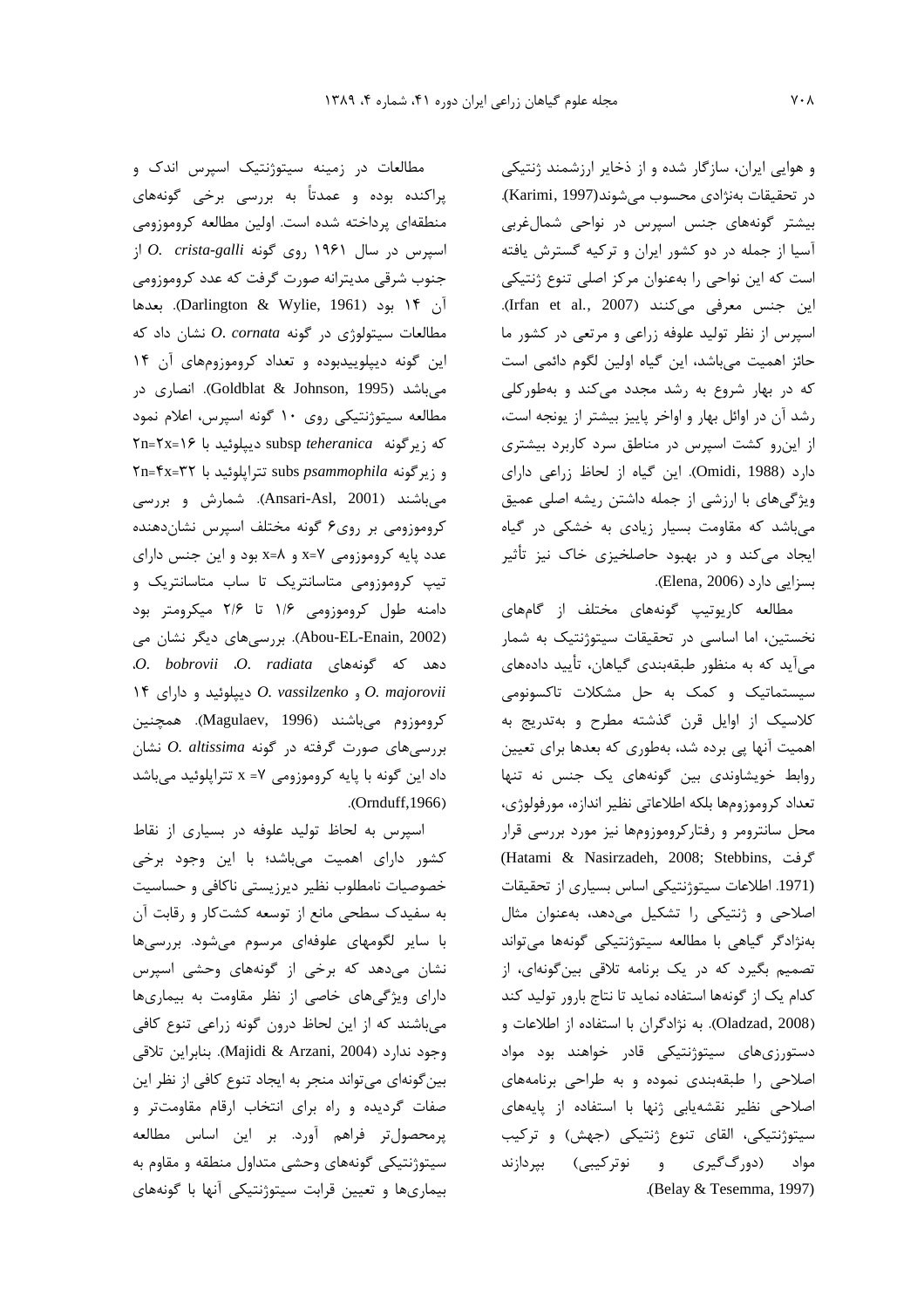اهلي، اولين گام براي نيل به اين هدف اصلاحي مي باشد. این پژوهش با هدف بررسی سیتوژنتیکی برخی گونههای  $\omega$ زراعی و وحشی جنس Onobrychis. تهیه کاریوتیپ تجزیه و تحلیل خصوصیات کروموزومی و تعیین قرابت گونهها اجرا گرديد.

### مواد و روشها

### مواد گیاهی و جوانهدار کردن بذور

بذور هفت نمونه مورد بررسى مستقيما توسط خود نگارندگان در سال ۱۳۸۷ از طریق دانشگاه صنعتی اصفهان جمعآوری گردید و توسط اساتید و متخصصین گیاهشناسی دانشکده کشاورزی شناسایی گردید. جدول ١ اسامي گونهها و محل جمع آوري آنها را نشان مے ٖدھد.

جدول ١- فهرست گونههای اسپرس و محل جمعآوری آنها برای مطالعه سیتوژنتیکی

| محل جمعأورى | نام گونه        | , دیف |
|-------------|-----------------|-------|
| ا,اک        | O. sativa       |       |
| بروجن       | $O.$ sativa     | ۲     |
| فريدن       | O. melanotricha | ٣     |
| سمير م      | O. melanotricha | ۴     |
| سميرم       | O. sintenisii   | ۵     |
| فريدن       | O. sintenisii   | ۶     |
| نجفآباد     | O. sativa       |       |
|             |                 |       |

جوانەزنى طبق تعريف انجمن متخصصين رسمى تجزیه بذر ٰ عبارت از توانایی بذر جهت تولید یک گیاه طبیعی در شرایط مساعد می باشد Gonzlez-Benito et) al., 2004). براى انجام آزمايش جوانهزني، ابتدا دو لايه كاغذ صافى كه با حرارت استريل شدهاند را داخل ظروف یتری که قبلاً به مدت ۱۰ ساعت در درجه حرارت ۱۰۵ درجه سانتی گراد ضدعفونی شده بودند، قرار داده شدند. بذور را با استفاده از هییوکلریت سدیم (مایع سفيدكننده) يک درصد به مدت دو دقيقه ضدعفوني کرده و بعد از شستشو با آب مقطر، تعداد ۴۰ بذر روی كاغذ واتمن كاشته و با اضافه كردن مقدار كافي آب مقطر، به انکوباتور با دمای ۲۳ درجه سانتیگراد منتقل

1. Association of Official Seed Analysis

شد و پس از اینکه طول ریشه جهها به اندازه ١ تا ٢ سانتی متر (۲ الی ۳ روز بسته به گونه) رسید برای تهیه نمونه كروموزومي استفاده گرديدند.

### تهيه نمونه كروموزوم

اساس روش کار در این پژوهش بر مبنای روش سوم Agayev (1996) با تغیراتی برای بهینه سازی در مورد اسیرس بود که به شرح زیر می باشد. نمونهها ساعت ۸ صبح از انکوباتور خارج شده و در شرایط محیط آزمایشگاه قرار گرفتند و حدود ساعت ۱۱-۱۰ صبح در محلول پیش تیمار قرار داده شدند. به منظور پیشتیمار، از محلول ۱ درصد آلفا برمونفتالین استفاده شد به طوری که بلافاصله پس از تهیه محلول کاری، بذور جوانه زده را در محلول قرار داده و به مدت ۴-۶ ساعت در یخچال نگهداری شد. سیس، بذور به مدت ۱۵-۱۰ دقیقه با آب مقطر شستشو و وارد مرحله تثبیت گردید. در مرحله تثبیت، از محلول لیویتسکی<sup>۲</sup> (مخلوط اسید كروم ١٪ و فرمالدئيد ١٠٪ به نسبت ١:١) استفاده گردید. این محلول بصورت تازه آماده و در لولههای آزمایش ۲۰ میلی متر تا ارتفاع ۱/۵ سانتی متری دهانه لوله ريخته شد و بذور در داخل آن قرار گرفت آنگاه به مدت ۳۶ ساعت در دمای یخچال به صورت مورب (برای تماس بیشتر) نگهداری گردید. پس از این مدت بذور به مدت ٣ ساعت با آب شهر شستشو داده شد. برای اینکه بتوان نمونهها را به مدت طولانیتری نگهداری نمود تا در فرصت مناسبی مطالعه شوند پس از انجام مرحله تثبیت و شستشو، نمونهها در اتانول ۷۰٪ و در حرارت ۳ درجه سانتیگراد در یخچال نگهداری گردید. هنگام مطالعه نمونهها، پس از خارج کردن از الکل، به مدت ۱۵ دقیقه بذور با آب مقطر شستشو و سیس ریشهها از بذور جدا گردید. در مرحله هیدرولیز، از اسید کلریدریک یک نرمال به مدت ۸ تا ۱۲دقیقه در درجه حرارت ۶۰ درجه سانتیگراد در داخل بنماری استفاده شد. بلافاصله یس از هیدرولیز، ریشهها ۳۰ دقیقه با آب مقطر شستشو داده شد. در مرحله رنگآمیزی از استوکارمن هماتوکسیلین به مدت ۱۵ ساعت استفاده گردید و پس از اسکواش اقدام به تهیه نمونه میکروسکویی شد.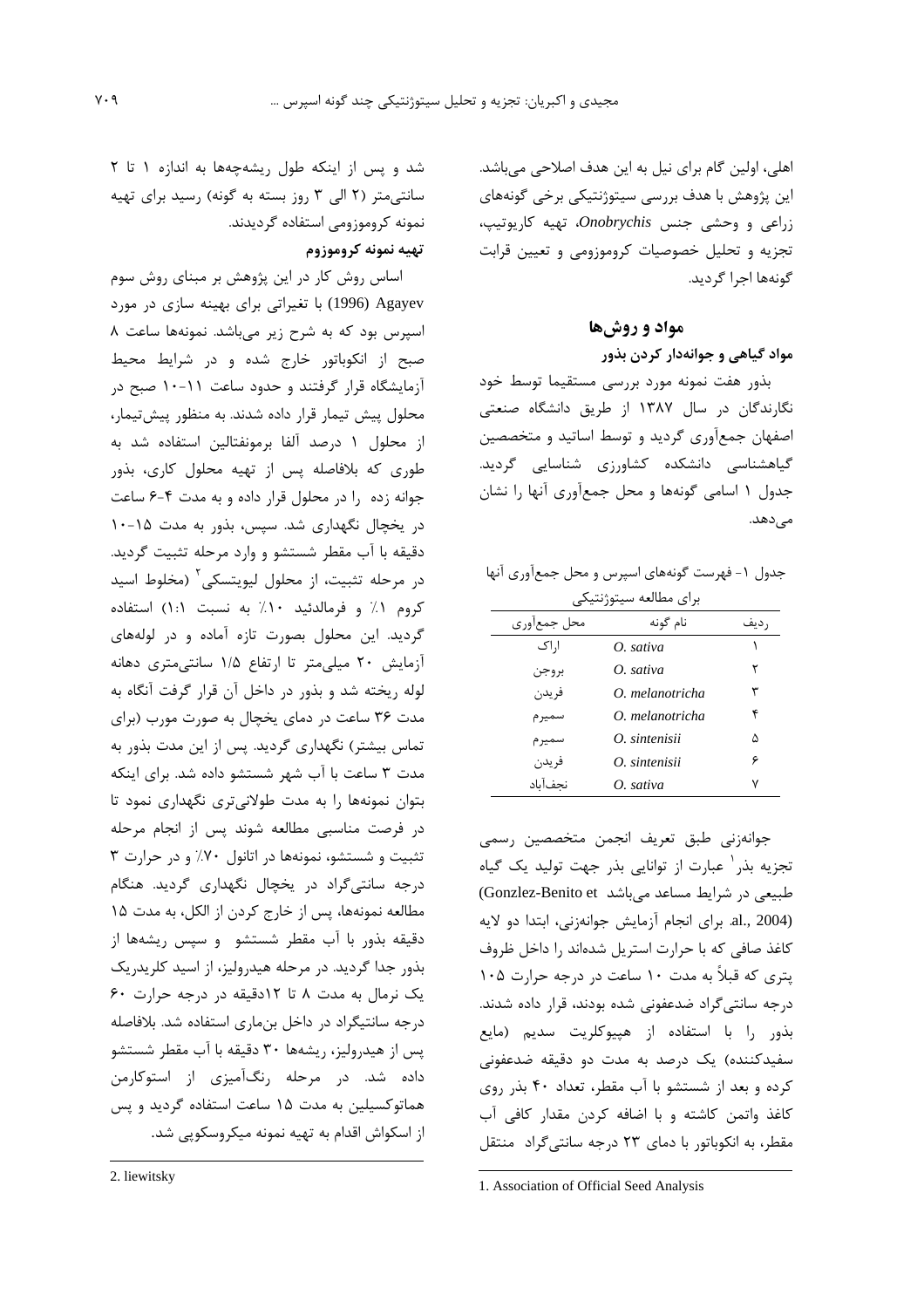مطالعات میکروسکوپی و تجزیه و تحلیل دادهها

پس از مشاهده سلولهای متافازی مناسب، از هر گونه ١٠ سلول متافازى مناسب انتخاب و از آنها عكس كرفته شد. در ادامه ابتدا تعداد کروموزومهای هرگونه شمارش و كاريوتيپ آنها با استفاده از نرمافزار Micromeasure تهیه شد و سپس خصوصیات کاریوتیپی از قبیل درصد شکل کلی کاریوتیپ (TF%<sup>)'</sup>، طول بازوی بلند، طول بازوی کوتاه، نسبت بازوی بلند به کوتاه، طول نسبی و  $\mathrm{^{^\intercal}}(CI)$  درصد شکل کروموزومها $\mathrm{^{^\intercal}}$ یا شاخص سانترومری که بیانگر نسبت بازوی کوتاه به طول کل کروموزوم است، و پارامتر اختلاف درصد طول نسبی بزرگترین و کوچکترین کروموزوم (DRL) برای هر گونه محاسبه گردید. با استفاده از اطلاعات فوق سطح پلوییدی هر گونه مشخص وكاريوتيپ آن به صورت آيديوگرم رسم گرديد. مقايسه كارپوتيپ گونهها با استفاده از جدول دو طرفه Stebbins (1971) وفرمول كاريوتيپي گونهها توسط روش .Levan et al (1964) مشخص گردید. تجزیه به مؤلفههای اصلی جهت شناسایی تعدادی از مؤلفهها كه بخش قابل توجهي از تنوع را توجيه كند، به کار گرفته شد (Johnson & Wichern, 2001). برای گروهبندی گونهها و نمونههای مختلف از تجزیه خوشهای به روش UPGMA استفاده شد. تجزيه واريانس بر اساس طرح بلوک های کامل تصادفی با تکرار نامتعادل (بین ١٠ تا ١۵ نمونه در هر نمونه) و تجزیه به مؤلفههای اصلی با استفاده از نرمافزار SAS Institute, SAS) (2001 و تجزيه خوشهاى با استفاده از نرمافزار SPSS انجام گردید.

- 1. Total form percentage
- 2. Form percentage

3. Centromer Index

نتايج

تصاویر صفحه متافازی به همراه کاریوگرام گونههای مورد بررسی در شکل ۱ و آیدیوگرام مربوط به آنها در شکل ۲ ارائه شده است. مقایسه میانگین ویژگیهای کارپوتییے گونهها نیز در جدول ۲ نشان داده شده است. بر این اساس از لحاظ تعدادکروموزوم پایه بین گونهها، عدد پایه کروموزومی ۷ و ۸ مشاهده شد به طوری که گونه Onobrychis sintenisii (سميرم و فريدن)، با ۲۵=۲۱ کروموزوم، دیپلوئید بوده و گونههای O. sativa (سميرم و فريدن) و O. sativa  $O.$  sativa (اراک و بروجن)، با ۲۸=۲۸ کروموزوم و گونه (نجفآباد) با ۲۲=۲۵ کروموزوم، تترایلوئید می باشند.

نتایج تجزیه واریانس دادههای حاصل از اندازهگیری صفات کاریوتیپی (جدول ۲)، نشان داد که بین گونهها از لحاظ اغلب صفات اندازهگیری شده در سطح ۱٪ و از لحاظ نسبت بازوها و شاخص سانترومری در سطح ۵٪ اختلاف معنى دارى وجود دارد كه اين امر بيانكر وجود تنوع قابل ملاحظه در ویژگیهای کروموزومی گونههای مورد بررسی میباشد. بر اساس نتایج مقایسه میانگینها، صفات طول کل کروموزوم، طول بازوی کوتاه و طول  $($ بازوی بلند دو نمونه از گونه O. sativa (اراک و بروجن)  $o.$  sintenisii (اسمیرم) دارای کمترین مقادیر بودند و لذا در گروههای جداگانه و دور از هم قرار گرفتند (جدول ۳). از نظر نسبت بازوها، دو نمونه از گونه O. melanotricha (سمیرم و فریدن) در مقایسه با سایر گونهها از مقادیر بیشتری برخوردار بودند و این امر بیانگر عدم تقارن درون کروموزومی دراین گونه میباشد. نتایج تجزیه کاریوتیپی هر یک از گونهها به صورت جداگانه توضیح داده می شود (جداول مربوطه نشان داده نشده است).

جدول ۲- نتایج تجزیه واریانس صفات کارپوتیپی اندازهگیری شده در گونههای اسپرس مورد مطالعه

|                                    |                                 | صفات كاريوتيپي             |            |               |           | درجه  | منابع        |
|------------------------------------|---------------------------------|----------------------------|------------|---------------|-----------|-------|--------------|
| CI                                 | AR                              | <b>SA</b>                  | LA         | <b>RLC</b>    | TL        | آزادی | تغييرات      |
| .1.7                               | *<br>$\cdot$ / $\cdot$ $\Delta$ | $.195***$                  | **<br>۱/۵۹ | **<br>118/49  | **<br>f/Y |       | ژنوتيپ       |
| $\cdot$ / $\cdot\cdot\cdot$ $\vee$ | $\cdot$ / $\cdot$ $\cdot$       | $\cdot$ / $\cdot$ $\wedge$ | $\cdot/11$ | ۳۱۴۶          | .74       | ٧٨    | اشتىاه       |
| 9/1V                               | 11/8                            | $Y \cdot \Delta \Lambda$   | Y1/1Y      | $Y$ $\lambda$ | ۱۹/۵۶     |       | ضريب تغييرات |

\* و \*\* بهترتیب اختلاف معنیدار در سطح احتمال ۵ درصد و ۱ درصد.

TL: طول کل کروموزوم، RLC: درصد طول نسبی کروموزوم، LA: طول بازوی بلند، SA: طول بازوی کوتاه،AR: نسبت بازوها (نسبت بازوی بلند به بازوی کوتاه)، CI: شاخص سانترومری (نسبت بازوی کوتاه به طول کل کروموزوم).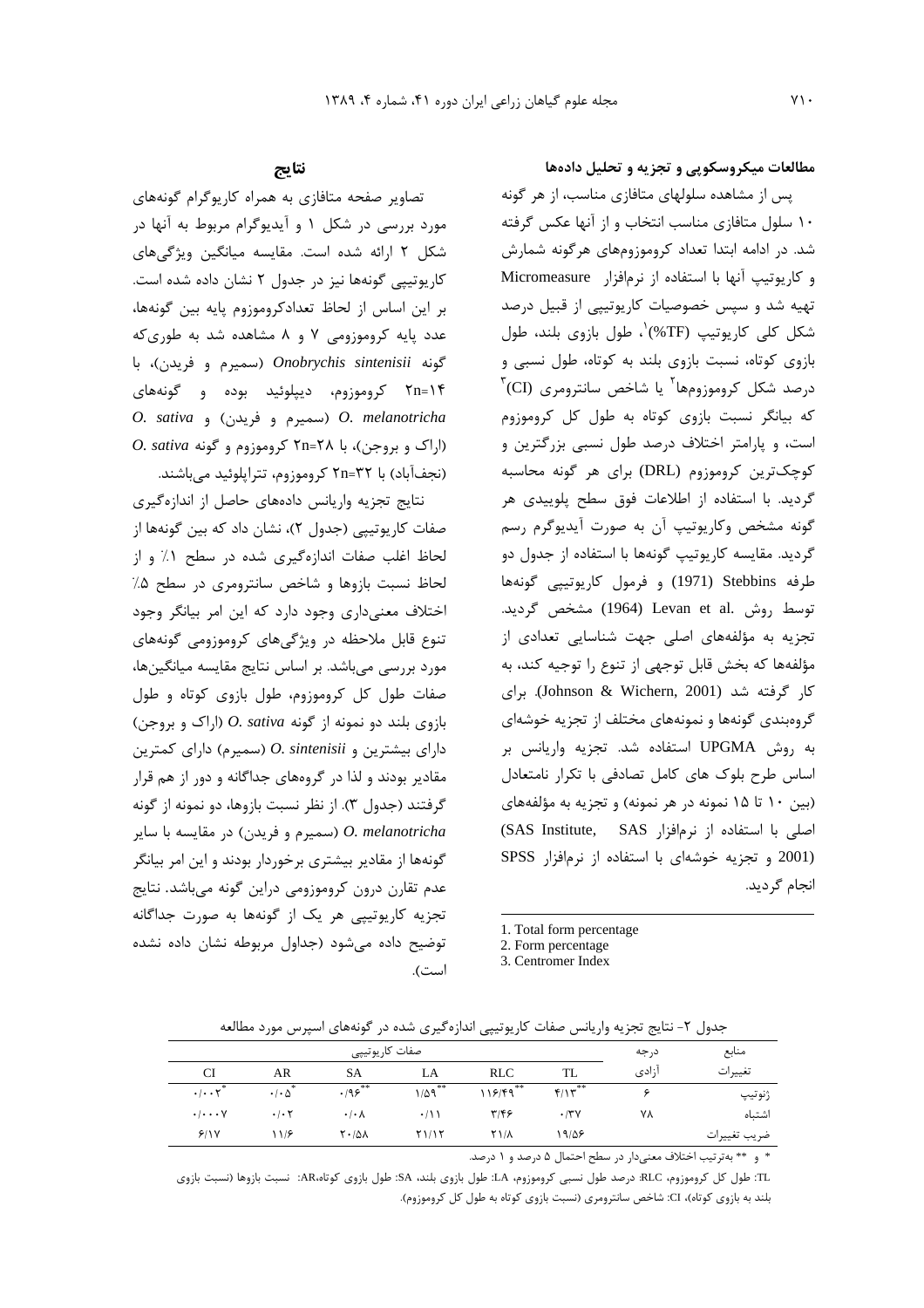

(نجف آباد) O. sativa

شکل ۱- متافاز میتوزی به همراه کاریوگرام گونههای اسپرس مورد مطالعه

|                       | خصوصيات كاريوتيپي†              |                    |                            |                                        |         | گونه            |
|-----------------------|---------------------------------|--------------------|----------------------------|----------------------------------------|---------|-----------------|
| <b>CI</b>             | AR                              | <b>SA</b>          | LA                         | TL                                     | منشاء   |                 |
| $\cdot$ /۴۷ a         | 1/16                            | $1/\lambda$ a      | $\mathbf{Y}/\mathbf{Y}$ a  | $\mathfrak{f}/\cdot\cdot\mathfrak{a}$  | اراک    | O. sativa       |
| $\cdot$ /۴۶ ab        | 1/1 b                           | 1/99a              | $\mathbf{Y}/\mathbf{Y}$ ab | $\forall y \in a$                      | بروجن   | O. sativa       |
| $\cdot$ /۴۴ b         | $1/\mathbf{r} \cdot \mathbf{a}$ | $1/\tau f$ b       | $1/Yf$ bc                  | $\mathbf{r}/\mathbf{v}$ cd             | فريدن   | O. melanotricha |
| $\cdot$ /۴ $\wedge$ a | 1/19a                           | 1/57a              | $\frac{1}{\sqrt{2}}$       | $\mathbf{r}/\mathbf{r}$ bc             | سميرم   | O. melanotricha |
| $\cdot$ /۴۷ a         | 1/10 b                          | $1/\lambda c$      | $1/\tau f$ e               | $Y/\Delta Y$ e                         | سميرم   | O. sintenisii   |
| $\cdot$ /۴۷ a         | 1/17 b                          | 1/79 b             | $1/F$ cd                   | $\gamma$ and $\gamma$                  | فريدن   | O. sintenisii   |
| $\cdot$ /۴۷ a         | 1/16                            | 1/T <sub>Y</sub> b | $1/FA$ $cd$                | $\mathsf{Y}/\mathsf{A}\cdot\mathsf{d}$ | نحفآناد | O. sativa       |

جدول۳- مقایسه میانگین ویژگیهای کاریوتیپی درگونههای اسپرس مورد بررسی

.TL: طول كل كروموزوم، RLC: درصد طول نسبي كروموزوم، LA: طول بازوي بلند، SA: طول بازوي كوتاه، AR: نسبت بازوها (نسبت بازوي بلند به بازوي كوتاه)، CI: شاخص سانترومری (نسبت بازوی کوتاه به طول کل کروموزوم). † برای هر صفت میانگینهایی که حداقل در یک حرف مشترک هستند بر اساس آزمون دانکن در سطح ۱ درصد تفاوت آماری معنیداری ندارند.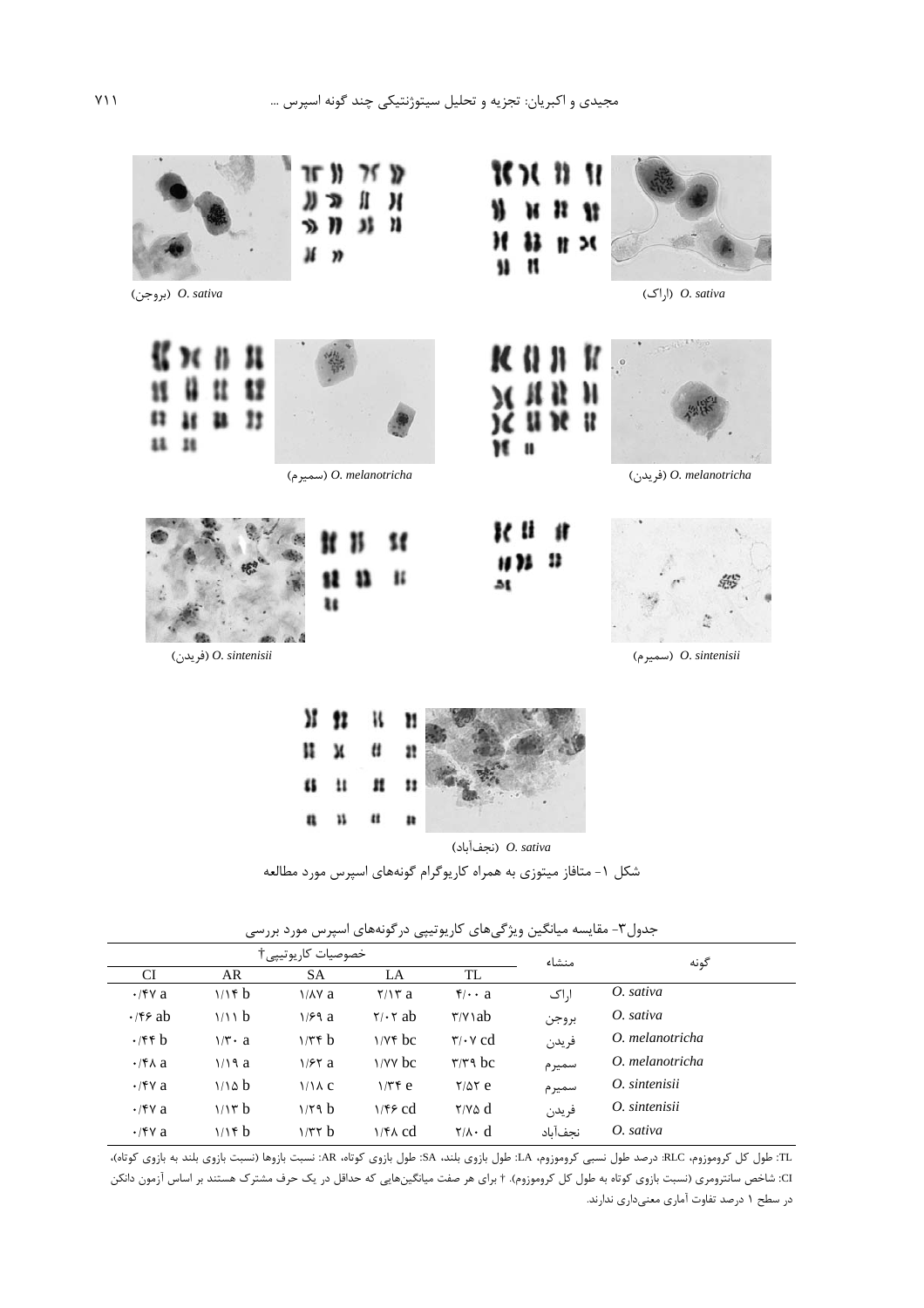



میکرومتر بود. میانگین طول کروموزومها ۳/۳۹ میکرومتر و میانگین نسبت بازوی بلند به کوتاه در این نمونه برابر با ۱/۰۹ میکرومتر بود. درصد شکل کلی کاریوتیپ (TF٪) این گونه ۴۷/۸ درصد بهدست آمد، شاخص تقارن (S/) برابر با ۵۳ درصد و تفاوت دامنه

### نتايج تجزيه كاريوتيپ گونههاي ديپلوئيد () **Onobrychis sintenisii**

میانگین طول بزرگترین و کوتاهترین کروموزوم در این گونه بهترتیب ۴/۴۸ و ۲/۳۸ میکرومتر و مجموع طول كل كروموزومهاى كاريوتيپ (TCL) ٢٣/٧٠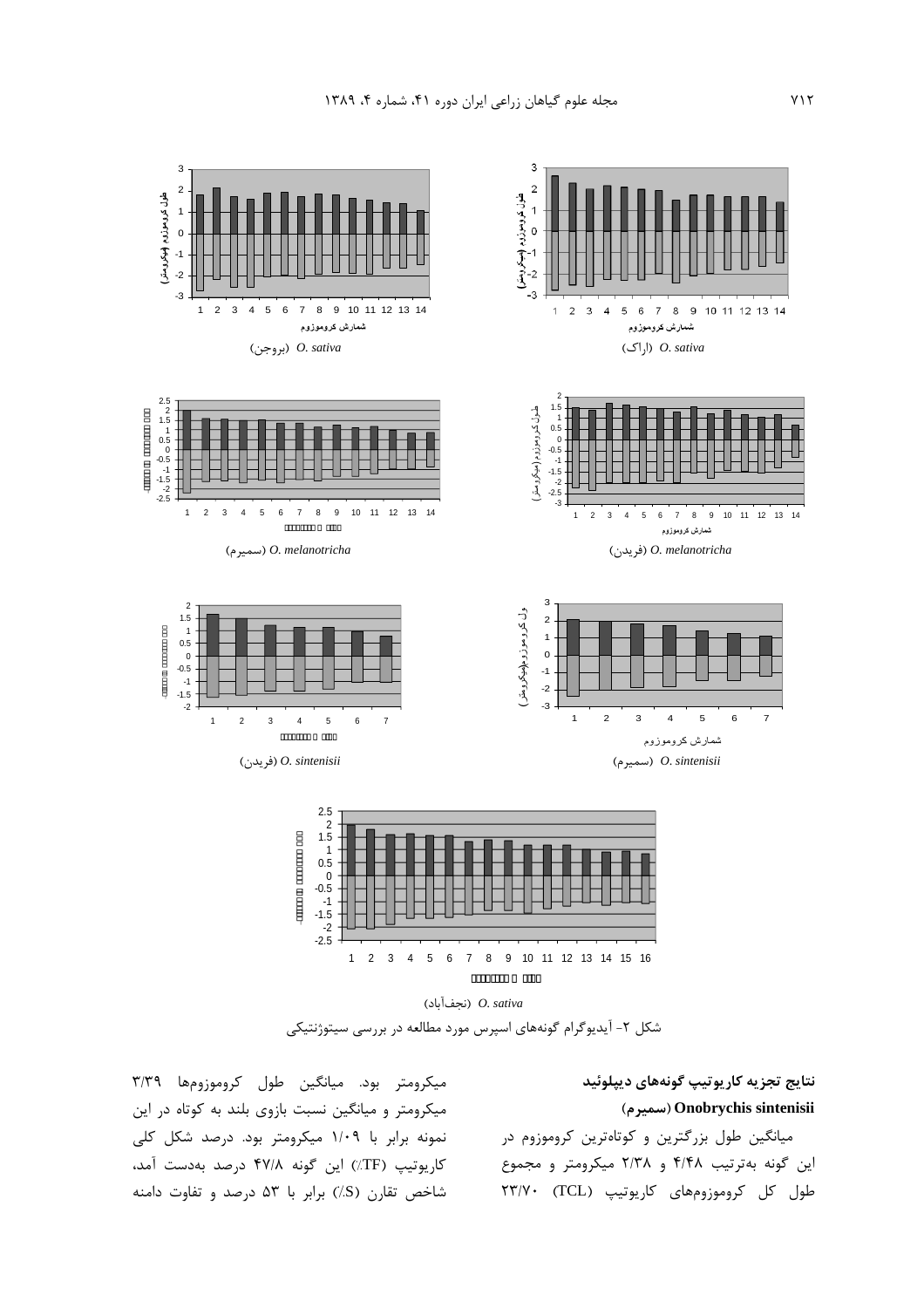طول نسبی کروموزومها (DRL) برابر با ۵ بود. بر اساس دستهبندی استیبنز (۱۹۷۱)، نمونه Onobrychis sintenisii (سمیرم) در کلاس تقارنی ۱A دستهبندی گردید و فرمول کاریوتیپی بر اساس روش لوان و همکاران (۱۹۶۴)، ۷m تعیین شد که بیانگر موقعیت سانترومری میانی کروموزومهای آن بود. (فريدن) O. sintenisii

در این گونه مجموع طول کل کروموزومهای کاریوتیپ (TCL) ۱۷/۶۵ میکرومتر و میانگین طول بزرگترین و کوتاهترین کروموزوم بهترتیب ۳/۲۸ و ۱/۸۱ میکرومتر بود. میانگین طول کروموزومها ۲/۵۲ میکرومتر و میانگین نسبت بازوی بلند به کوتاه در این نمونه برابر با ۱/۱۵ میکرومتر بود. درصد شکل کلی کارپوتیپ (TF٪) ۴۶/۹ درصد، شاخص تقارن (S٪) برابر با ۵۵/۱ درصد و تفاوت دامنه طول نسبی کروموزومها (DRL) برابر با ۸/۳۵ بود. بر اساس دستهبندی استبینز (١٩٧١)، نمونه O. sintenisii (فريدن) در كلاس تقارني ۱A دستهبندی گردید و فرمول کاریوتیپی براساس روش .M+۶m .(1964) Levan et al بود که بیانگر موقعیت نقطه میانی و ناحیه میانی سانترومر کروموزومهای این نمونه مىباشد.

## تجزیه کاریوتیپ گونههای تتراپلوئید (سميرم) O. melanotricha

این گونه دارای میانگین طول بزرگترین و کوتاهترین کروموزوم بهترتیب ۴/۲۱ و ۱/۷۶ میکرومتر و مجموع طول کل کروموزومهای کاریوتیپ (TCL) ۳۸/۵۱ میکرومتر بود. میانگین طول کروموزومها ۲/۷۵ میکرومتر و میانگین نسبت بازوی بلند به کوتاه در این نمونه برابر با ۱/۱۳ میکرومتر بود. درصد شکل کلی كاريوتيپ (TF٪) اين گونه ۴۷ درصد بهدست آمد، شاخص تقارن (S) برابر با ۴۱/۷ درصد و تفاوت دامنه طول نسبی کروموزومها (DRL) برابر با ۶/۳۷ بود. بر اساس دستهبندی استیبنز (۱۹۷۱)، نمونه )B (سمیرم) در کلاس تقارنی) در MB (سمیرم) در دستهبندی گردید که دارای کاریوتیپ نامتقارن است و فرمول كاريوتيپي بر اساس روش .Levan et al (1964)، ۵M+۹m تعیین شد که بیانگر موقعیت نقطه میانی و ناحیه میانی سانترومر کروموزومهای این نمونه میباشد.

#### (فريدن) O. melanotricha

میانگین طول بزرگترین و کوتاهترین کروموزوم در این گونه بهترتیب ۳/۷۵ و ۱/۵۱ میکرومتر و مجموع طول کل کروموزومهای کاریوتیپ (TCL) ۴۳/۰۳ میکرومتر بود. میانگین طول کروموزومها ۳/۰۷ میکرومتر و میانگین نسبت بازوی بلند به کوتاه در این نمونه برابر با ۱/۳۰ میکرومتر بود. درصد شکل کلی كاريوتيپ (TF٪) ۴۳/۵٪ درصد، شاخص تقارن (S٪) برابر با ۴۰/۲ درصد و تفاوت دامنه طول نسبی کروموزومها (DRL) برابر با ۵/۲۱ بود. بر اساس دستهبندی استبینز (۱۹۷۱)، نمونه O. melanotricha (فریدن) در کلاس تقارنی IB دستهبندی گردید که دارای کاریوتیپ نامتقارن است و فرمول کاریوتیپی بر اساس روش لوان و همکاران (۱۹۶۴)، ۲M+۱۲m تعیین شد که نشان داد سانترومر در کروموزومهای این نمونه دارای موقعیت نقطه میانی و ناحیه میانی میباشد.

### $(|\zeta|)$  (اراک)

در این نمونه میانگین طول بزرگترین و کوتاهترین کروموزوم بهترتیب ۵/۳۷ و ۲/۸۴ میکرومتر، مجموع طول کل کروموزومهای کاریوتیپ (TCL) ۵۶/۰۶ میکرومتر، میانگین طول کروموزومها ۴ میکرومتر و میانگین نسبت بازوی بلند به کوتاه برابر با ۱/۱۴ میکرومتر بود. درصد شکل کلی کاریوتیپ (TF٪) این گونه ۴۶/۸ درصد بهدست آمد، شاخص تقارن (S٪) برابر با ۵۲/۹ درصد و تفاوت دامنه طول نسبی کروموزومها (DRL) برابر با ۴/۵۱ بود. بر اساس دستهبندی استبینز (۱۹۷۱)، نمونه O. sativa (اراک) در کلاس تقارنی ۱A دستهبندی گردید و فرمول کاریوتییی بر اساس روش لوان و همكاران (۱۹۶۴)، M+۹m تعيين شد كه بيانگر موقعیت نقطه میانی و ناحیه میانی سانترومر کروموزومهای این نمونه میباشد.  $O. sativa$  (بروجن)

میانگین طول بزرگترین و کوتاهترین کروموزوم به ترتیب ۴/۴۹ و ۲/۵۵ میکرومتر، مجموع طول کل کروموزومهای کاریوتیپ (TCL) ۵۱/۹ میکرومتر، میانگین طول کروموزومها ۳/۷۱ میکرومتر و میانگین نسبت بازوى بلند به كوتاه در اين نمونه برابر با ١/٢١ میکرومتر بود. درصد شکل کلی کاریوتیپ (TF٪) در این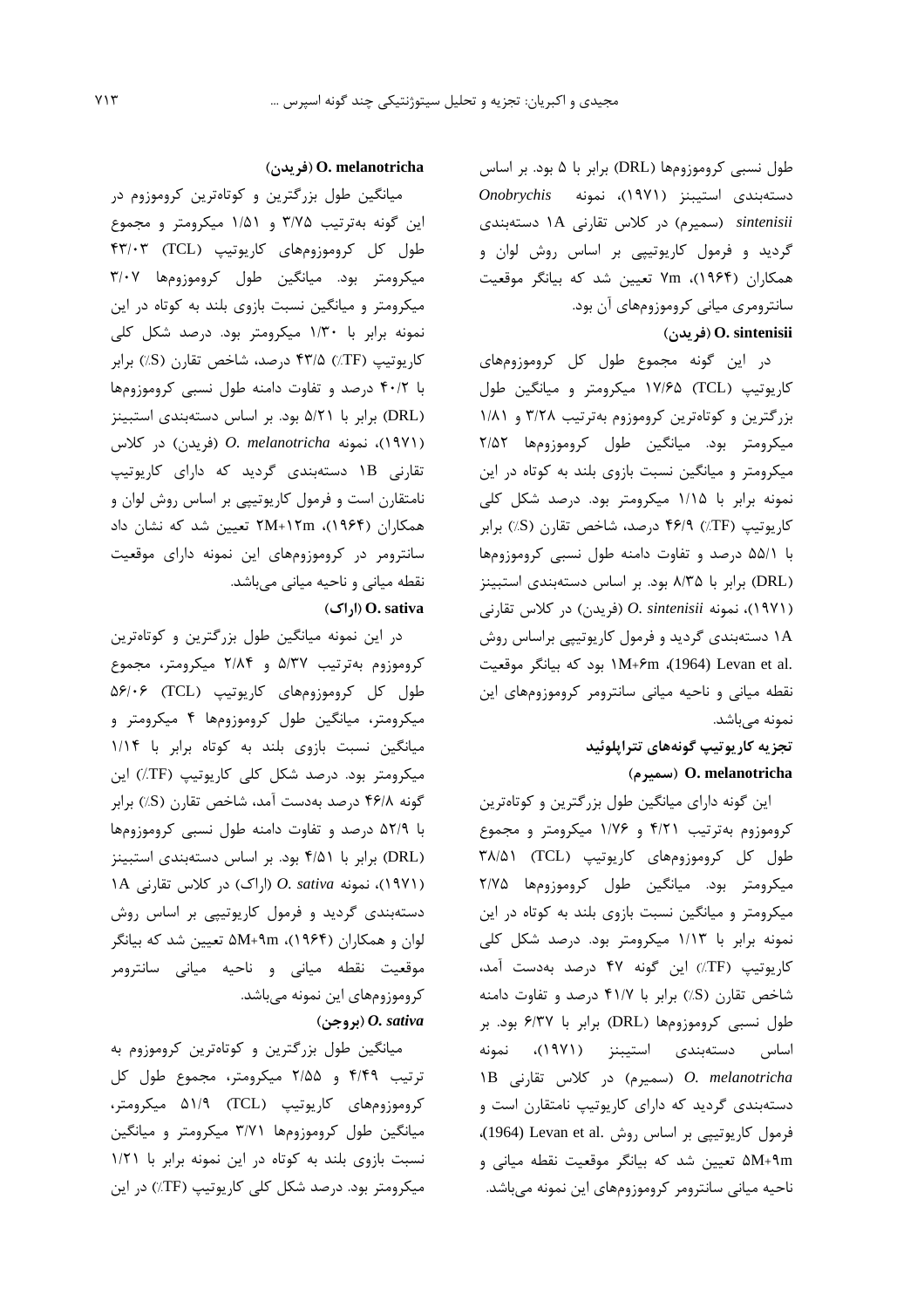گونه ۴۵/۵ درصد، شاخص تقارن (S) برابر با ۵۶/۹ درصد و تفاوت دامنه طول نسبی کروموزومها (DRL) برابر با ۳/۷۳ بود. بر اساس دستهبندی استبینز (۱۹۷۱)، 1A (بروجن) در كلاس تقارنى (A ) (1A (بروجن) دستهبندی گردید و فرمول کاریوتیپی بر اساس روش لوان و همكاران (۱۹۶۴)، ۴M+۱۰m تعيين شد، بنابراين سانترومر در کروموزومهای این نمونه دارای موقعیت نقطه میانی و ناحیه میانی میباشد. (نحفآباد)  $\emph{0. sativa}$ 

این گونه دارای میانگین طول بزرگترین و کوتاهترین کروموزوم بهترتیب ۴/۰۲ و ۱/۹۰ میکرومتر، مجموع طول کل کروموزومهای کاریوتیپ (TCL) ۴۴/۸۳ میکرومتر، میانگین طول کروموزومها ۲/۸۰ میکرومتر و میانگین نسبت بازوی بلند به کوتاه ۱/۱۴ میکرومتر بود. درصد شکل کلی کاریوتیپ (TF٪) این گونه ۴۷/۱ درصد بهدست آمد، شاخص تقارن (S٪) برابر با ۴۷/۳ درصد و تفاوت دامنه طول نسبي كروموزومها (DRL) برابر با ۴/۷۳ بود. بر اساس دستهبندی استبینز (۱۹۷۱)، نمونه نجفآباد) در کلاس تقارنی ١B دستهبندی (در کلاس تقارنی) (در گردید و فرمول کاریوتیپی بر اساس روش لوان و همکاران (۱۹۶۴)، ۳M+۱۳m تعیین شد که نشان داد سانترومر در کروموزومهای این نمونه دارای موقعیت نقطه میانی و ناحیه میانی میباشد.

در تجزیه به مؤلفههای اصلی، دو مؤلفه اول و دوم، در مجموع بیش از ۸۰ درصد از واریانس کل خصوصیات اندازه گیری شده بین گونهها را توجیه نمودند به طوری که در مؤلفه اول صفات طول کل کروموزوم، طول بازوی بلند و طول بازوی کوتاه حائز بالاترین ضرایب بردارهای ویژه و بیشترین نقش در تبیین این مؤلفه بودند، از این رو میتوان این مؤلفه را اندازه کروموزوم نامگذاری کرد. در مؤلفه دوم نیز صفات مرتبط با موقعیت سانترومر دارای بیشترین اهمیت در توجيه اين مؤلفه بودند (جدول ۴).

براساس نتايج تجزيه كلاستر به روش UPGMA گونههای مورد مطالعه درفاصله حدو ۹ به سه گروه مجزا تفکیک شدند. به طوری که ۲ گونه زراعی اسپرس (دارای ۲۸ کروموزوم) در کلاستر اول (پایین) و دو گونه O. sintensii در کلاستر دوم گروهبندی شدند (شکل ۳).

 $O.$  melanotericha در کلاستر سوم دو نمونه گونه همراه گونه زراعی دیگر (دارای ۳۲ کروموزوم) قرار گرفتند. بر اساس ماتریس فاصله ژنتیکی (نشان داده 0. melanotricha بين دو گونه O. melanotricha (سمیرم) و O. melanotricha (فریدن) و بیشترین  $O.$  sativa (فريدن) و O. melanotricha (فريدن) و (بروجن)، مشاهده شد.

|                             | سيتوژنتيكي گونههاي اسپرس            |                    |             |
|-----------------------------|-------------------------------------|--------------------|-------------|
| مؤلفه ۲                     | مؤلفه ۱                             | صفات               |             |
| $\cdot/\gamma$              | ۰/۴۲                                |                    | TL          |
| ۰/۲۲                        | $- \cdot / \tilde{r}$               |                    | <b>RLC</b>  |
| $\cdot/ \wedge$             | ۰/۴۹                                |                    | LA          |
| $\cdot$ /۳ $\cdot$          | $\cdot$ /۳۸                         |                    | SА          |
| $- \cdot / \Delta \Upsilon$ | $\cdot$ /19                         |                    | AR          |
| $\cdot$ 100                 | $- \cdot 7$                         |                    | CI          |
| $\cdot$ /59                 | $- \cdot / \cdot \mathsf{Y} \Delta$ |                    | DRL         |
| $\cdot$ / $\cdot$ 6         | $- \cdot / \mathfrak{k}$ ٢          |                    | S           |
| 7/77                        | f/T                                 |                    | مقادير ويژه |
| $\cdot$ /۳)                 | $\cdot$ /57                         | درصد واريانس       |             |
| $\cdot/\lambda\tau$         | $\cdot$ /57                         | درصد واريانس تجمعي |             |

جدول ۴- نتایج تجزیه به مؤلفههای در بررسی خصوصیات

.TL: طول كل كروموزوم، RLC: درصد طول نسبي كروموزوم، LA: طول بازوى بلند، SA: طول بازوى كوتاه، AR: نسبت بازوها (نسبت بازوى بلند به بازوی کوتاه)، CI: شاخص سانترومری (نسبت بازوی کوتاه به طول کل کروموزوم)، DRL: اختلاف دامنه درصد طول نسبی بزرگترین و کوچکترین كروموزوم، S: شاخص تقارن.

### بحث

تنوع قابل ملاحظه از نظر سطوح پلوییدی و ویژگیهای کاریوتیپی در گونههای اسپرس حاکی از آن است که این گونهها در معرض پروسههای تکاملی مدیدی بوده و قادر به حضور و پایداری در شرایط متنوع محیطی میباشند. تفاوت در سطوح پلوییدی و عدد پایه کروموزومی در جنس اسپرس (x=Y و x=Y) حتی در گونه اهلی، در تأیید با سایر گزارشات -Abou-EL) Enain, 2002; Goldblat & Johnson, 1995) تلاقی بین گونهای با اهداف اصلاحی را به موارد خاص محدود مینماید. وجود تفاوتهای معنیدار در صفات کروموزومی حاکی از تنوع کارپوتییی بالا بین گونههای مورد بررسی میباشد که نشان میدهد انجام مطالعات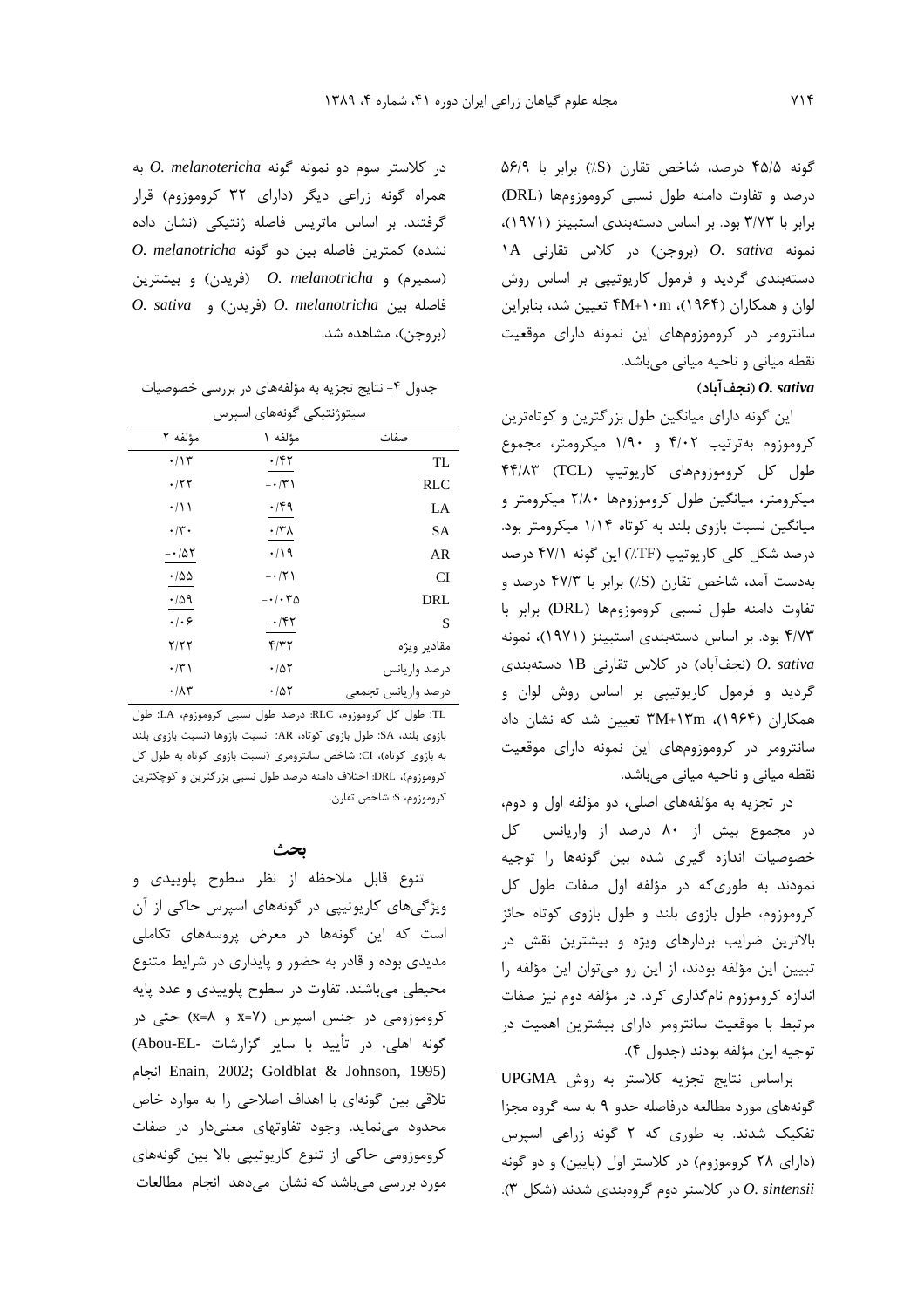

شکل ۳- دندروگرام حاصل|ز تجزیه کلاستر بهروش UPGMA بر اساس خصوصیات کاریوتیپی گونههای اسپرس مورد مطالعه

سیتوژنتیکی میتواند جهت تعیین وضعیت تکاملی و بررسی خویشاوندی گونههای مختلف مؤثر باشد. از نظر میانگین طول بازوی کوتاه و طول بازوی بلند تنوع زیادی بین جمعیتهای مختلف وجود داشت بهطوری که بیشترین میانگین طول بازوی کوتاه (۲/۸۴μm) و طول  $O. sativa$  بازوي بلند (۵/۳۷μm) به گونه  $O. sativa$  (اراک) تعلق داشت. از لحاظ وضعیت تقارن کروموزومی، با توجه به مقادیر درصد شکل کلی و شاخص تقارن، گونه TF (فریدن)، با کمترین مقدار درصد) O. melanotricha و درصد S، در کلاس 1B قرار گرفت و بنابراین از  $O.$  sativa فامتقارنترین کاریوتیپ و گونه  $O.$  (بروجن) با بیشترین مقدار درصد TF و درصد S، در کلاس ۱A قرار گرفته و از متقارنترین کاریوتیپ برخوردار بود. استقرار گونههای O. melanotricha (سمیرم)، O. melanotricha (فريدن) و O. sativa (نجف آباد) در كلاس IB از جدول دو طرفه استبينز(١٩٧١)، بيانگر تغییرات شدید بین کروموزومی و عدم تقارن بین کروموزومی در کارپوتیپ گونههای مذکور است.

تجزيه بهمؤلفههاى اصلى (جدول۴) منجر به شناسایی ۲ مؤلفه اصلی شد که مؤلفه اول، به شدت تحت تأثير صفات طول كل كروموزوم، طول بازوي بلند، طول بازوی کوتاه در جهت مثبت و شاخص تقارن در جهت منفی بود. بهطوری که مشاهده می شود صفات مرتبط با طول کروموزوم در این مؤلفه بیشترین نقش را دارند که میتوان این مؤلفه را مرتبط با اندازه کروموزوم دانست. در مؤلفه دوم نیز صفات شاخص سانترومری و تفاوت دامنه طول نسبى كروموزومها داراى بيشترين اهمیت در توجیه این مؤلفه بودند بنابراین این مؤلفه را می توان موقعیت سانترومر نامید به طوری که با انتخاب

بر اساس این مؤلفه گونههای دارای وضعیت تکاملی مشابه انتخاب خواهندشد. در مطالعهای روی گونههای دیپلوئید جنس اسپرس نیز در تجزیه به مؤلفههای اصلی، دو مؤلفه اول و دوم بیش از ۹۸ درصد از تنوع بین دادهها را توجیه کرد به طوری که در مؤلفه اول، صفات طول کل کروموزوم، طول بازوی بلند و طول بازوی کوتاه و مؤلفه دوم نیز صفات نسبت بازوها و شاخص سانترومري بيشترين تأثير را داشتند .(Hesamzadeh & Ziaei-Nasab, 2009)

نتايج حاصل از تجزيه خوشهاى براساس خصوصيات کروموزومی، گونههای مورد بررسی را در سه گروه مجزا قرار داد. وضعیت تکاملی گونههای مختلف بهوسیله خصوصیات تقارن کارپوتیپی نحوه گروهبندی را تأیید می کند. به طوری که بررسی پارامترهای تقارن کارپوتیپ نشان داد کمترین میزان شاخص تقارن مربوط به گروه سوم (۴۳/۰۶٪) در مقایسه با گروه دوم (۵۴/۰۱٪) و سوم (۵۴/۹٪) حاصل از تجزیه کلاستر بود که با توجه به آن می توان نتیجه گرفت گونههای O. sativa (اراک) و O. sativa (بروجن)، دارای کاریوتیپ متقارنتری هستند و کروموزومها از لحاظ طول تشابه بیشتری دارند. همچنین گونه O. melanotricha (فریدن) دارای حداقل نسبت كوتاهترين به بلندترين كروموزوم (شاخص تقارن) با مقدار ۰/۴ بود که در نتیجه این گونه دارای کمترین تقارن کاریوتیپی در بین گونههای مورد مطالعه است.  $O. sativa$  كونههاى  $O. sativa$  (اراك وبروجن)، داراى حداقل اختلاف دامنه طول نسبي كروموزومها بودند كه با توجه به اینکه مقادیر کمتر این مؤلفه حاکی از تقارن بیشتر كاريوتيپ است بنابراين نتايج اين مؤلفه نيز مبين آن  $O. s$ ativa (اراک و بروجن)، دارای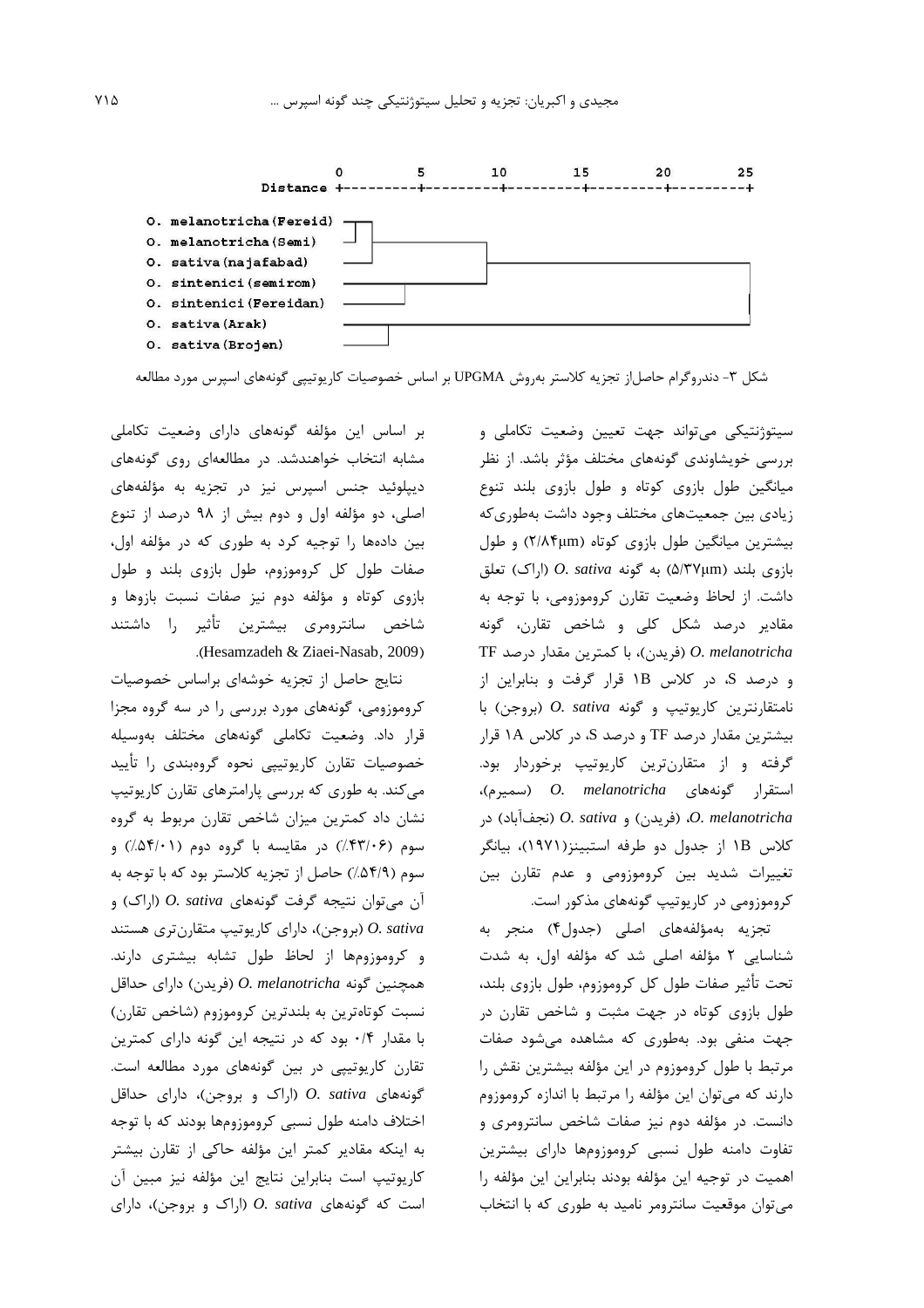کروموزومی، دارای کمترین قرابت و نزدیکی بودند که احتمالاً انجام تلاقي بين اين دو گونه از موفقيت چنداني برخوردار نخواهد بود. با توجه به اینکه هنوز منابع ژنتیکی ناشناخته زیادی در گونههای وحشی خویشاوند اسپرس وجود دارد پیشنهاد میگردد این گونهها جمعآوري و از لحاظ تنوع ژنتيکي، سيتوژنتيکي، خصوصیات فنوتییی و تلاقی پذیری با گونههای زراعی مورد مطالعه قرار گیرند تا بتوان در مسیر برنامههای بهنژادی جهت انتقال ژنهای مفید آنها به گونههای زراعی از طریق تلاقی بین گونهای مورد استفاده قرار گىرند.

بیشترین تقارن کارپوتییی هستند.

در مجموع نتایج نشان داد که بین گونههای اهلی و وحشی اسپرس و گونه یونجه از لحاظ خصوصیات کارپوتییی، تنوع زیادی وجود داشت که حاکی از تفاوت در واکنش به انتخاب طبیعی و وجود فرایندهای تکاملی  $O.$  sativa مختلف در آنها میباشد. استقرار گونههای اراک) و O. sativa (بروجن)، در یک گروه جداگانه و دور از سایرگونهها، بدلیل اختلاف دامنه طول نسبی کروموزوم و موقعیت سانترومرآنها در مقایسه با سایرین مي باشد. دو گونه O. melanotricha (فريدن) و بروجن)، با توجه به این خصوصیات) O. sativa

#### **REFERENCES**

- 1. Abou-EL-Enain, M. M. (2002). Chromosomal criteria and their phylogenetic implications in the genus Onobrychis Mill, Sect. Lophobrychis (Leguminosae) with special reference to Egyptian species. Bot J Lin Soc, 139, 409-414.
- 2. Agayev, Y. M. (1996). Advanced squash methods for investigation of plant chromosomes. Fourth inanian congress in crop production and breeding sciences. Key-note papers, Isfahan University of Technology, Isfahan, Iran.
- 3. Ansari-Asl, F. (2001). Cytogenetic studies of Onobrychis genus in Fars province. M. Sc. thesis. Karaj Islamic Azad Univ, Tehran, Iran.
- 4. Belay, G. & Tesemma, T. (1997). Interspecific hybridization in wheat and possibilities of its future utilization in wheat improvement in Ethiopia. *Ethiop J Agric Sci*, 12, 9-16.
- 5. Darlington, C. D. & Wylie, A. P. (1961). Chromosome atlas of flowering plants. George Allen & Unwin LID. London. 519 P.
- 6. Duke, S. H. & Douglas, C. D. (1981). Root respiration, nodulation, and enzyme activities in Alfalfa during cold acclimation. Crop Sci, 21, 489-495.
- 7. Elena, T. (2006). Citological aspects of the Onobrychis genus. Bulet Usamv, 62, 154-158.
- 8. Goldblat, P. & Johnson, D. E. (1995). Index to plant chromosome numbers. Missouri Botanical Garden. U.S.A. 40, 155.
- 9. Gonzlez-Benito, M. E., Albert, M. J., Iriondo, J. M., Varela, F. & Pérez-Garca, F. (2004). Seed germination of four thyme species after conservation at low temperatures at several moisture contents. Page: 247-254. ISTA. Online – International Seed Testing Association.
- 10. Hatami, A. & Nasirzadeh, A. R. (2008). Change in rank position of two *onobrychis* subspecies according to morphological and karyotypic studies in Fars province. Pajouhesh and Sazandegi, 75, 186-191. (In Farsi).
- 11. Hesamzadeh Hejazi, S. M. & Ziaei Nasab, M. (2009). Cytogenetic study on several populations of diploid species of Onobrychis in natural gene bank of Iran. Plant Breed and Genet Res, 16, 158-171.
- 12. Irfan, E., Turgut-balik, D., Sahin, A. & Kursat, M. (2007). Total electrophoretic band patterns of some Onobrychis species growing in turkey. J Agric & Environ Sci, 2, 123-126.
- 13. Johnson, R. A. & Wichern, D. (2001). Applied multivariate statistical analysis. Prentice Hall Inter. Inc. New Jersey, USA.
- 14. Karimi, H. (1997). Agronomic and breeding of forage plants. Tehran Univ Press, 414 pp. (In Farsi).
- 15. Levan, A., Fredga, K. & Sanberg, A. (1964). Nomenclature forcentromeric position on chromosome. Hereditas, 52, 201-220.
- 16. Li, G.Y., Tanner, G. J., Delves, A. C. & Larkin, P. J. (1993). Asymmetric somatic hybrid plants between Medicago sativa L. (Alfalfa, Lucerne) and Onobrychis viciifolia Scop. (Sainfoin). Theor Appl Genet, 87, 455-463.
- 17. Magulaev, A. Y. (1996). Chromosome numbers, distribution and some taxonomic problems of Onobrychis species of subgenus Hymenobrychis (Fabaceae) from northern caucasus. Botaniche Skiizh, 80, 55-59.
- 18. Majidi, M. M. & Arzani, A. (2004). Induced Mutation by Ethyle Methane Sulfonate (EMS) in Sainfoin. J Agric Sci Tech, 18, 167-180.